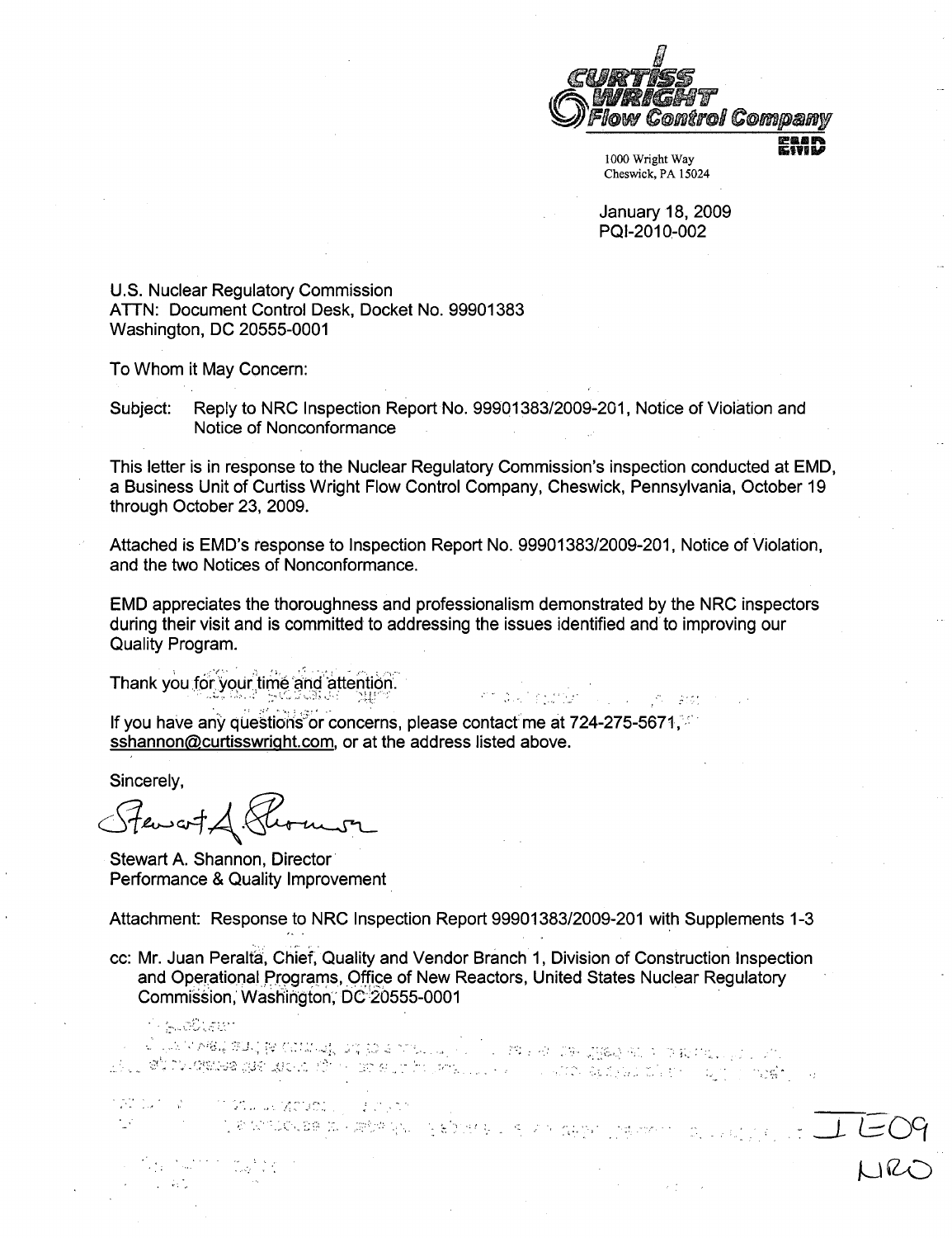## Supplement **1** EMD Reply to Violation **99901383/2009-201 -01**

#### NRC Statement of Violation

EMD's 10CFR21 implementing procedure IDPQ02, "Identification and Reporting of Conditions Adverse to Safety Per 10CFR21" did not provide procedural guidance for: 1) evaluating deviations and failures to comply associated with substantial safety hazards within 60 days of discovery; 2) submitting an interim report to the NRC if an evaluation of an identified deviation or failure to comply cannot be completed within 60 days of discovery; 3) notifying the Curtiss Wright-EMD responsible officer within five days when it is determined; 4) notifying the affected purchasers or licensees if Curtiss Wright-EMD does not have the capability to perform the evaluation to determine if a defect exists; 5) notifying the NRC of defects and failures to comply (i.e., initial and written notification).

In addition, Curtiss Wright-EMD failed to make an interim report regarding a Part 21 evaluation that was ongoing for more than 60 days after discovery.

#### Reason for the Violation

EMD agrees this is a violation. As the NRC knows, these issues were self-identified in September 2009 during an internal audit and corrective action documents were initiated (CAR 2009-00315 and CAR 2009-00316) to address the Part 21 issues. These documents were reviewed by the NRC Inspection Team during their inspection.

The reason for the violation was a lack of understanding of the 10CFR21 requirements. Consequently, the controlling procedure did not adequately address the 10CFR21 requirements and did not provide adequate direction to EMD personnel with respect to the required reporting requirements.

#### Corrective Steps that have been Taken and the Results Achieved

EMD has revised Interdepartmental Procedure IDPQ02, "Identification and Reporting of Conditions Adverse to Safety Per 10CFR21," to address each of the areas not properly controlled. The revised procedure provides the requirements for reporting a potential condition, as required per Part 21. Specifically, it clearly states that EMD has 60 days from discovery to evaluate the condition; to submit an interim report to the NRC within five days of the determination that EMD cannot perform the evaluation within 60 days; to notify the General Manager within five days of completion of the evaluation that a defect that could cause a substantial safety hazard exists; to notify the affected customer(s) within five days if EMD does not have the capability to perform the evaluation to determine if a defect exists; to notify the NRC through the General Manager's office within 48 hours of receipt of information identifying a defect or failure-to-comply; and to initiate a written report from the General Manager to the NRC within 30 days of notification that a defect exists.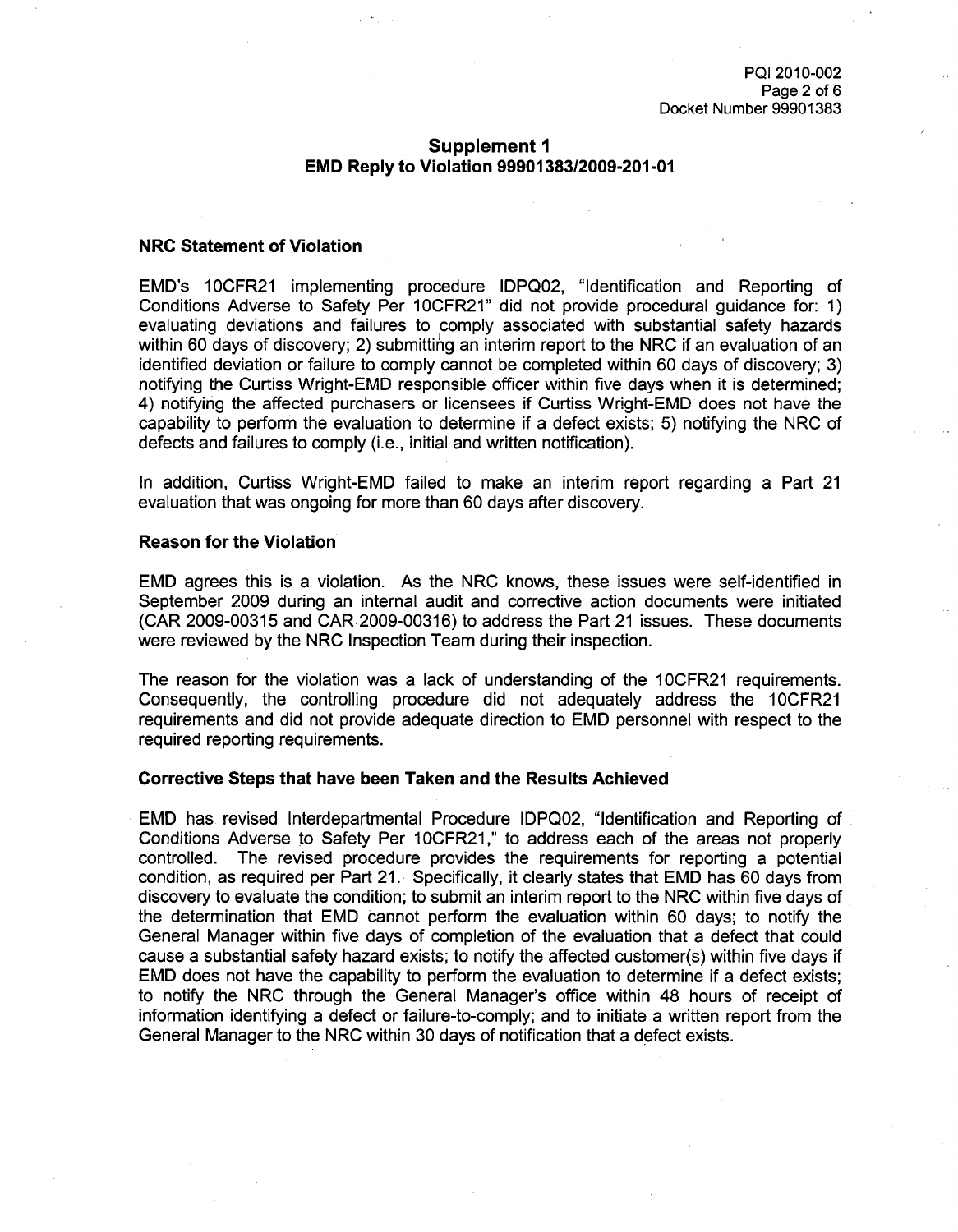## Supplement **1** (Continued) **EMD** Reply to Violation **99901383/2009-201-01**

Additionally, EMD provided classroom training on Part 21 requirements to 183 engineers, professionals, and managers July through September 2009 to ensure personnel through September 2009 to ensure personnel understand the specific Part 21 requirements. The NRC Inspection Team reviewed the training material while performing the inspection. As a result of the classroom training, similar to the presentations at the NRC's December 2008 workshop, responsible personnel are knowledgeable of the Part 21 requirements, including reporting requirements of potentially reportable conditions.

Prior to the NRC inspection, EMD had reviewed all Part 21 reports on file and identified a discrepancy with one of the Part 21 reports, as discussed in the NRC Statement of Violation. EMD had discovered that although the evaluation was completed by design engineering within the 60-day requirement and the evaluation determined that the reported concern was in compliance with contractual design requirements, the Part 21 report remained open, at the originator's request for further analysis. Subsequently, the engineering analysis group reviewed the structural and stress analyses and concurred with design engineering's disposition, but this additional verification process caused the report to exceed the 60-day reporting requirement.

With the implementation of the revised procedure, personnel training, and well-defined reporting requirements, a similar incident will be avoided in the future.

#### Corrective Steps that will be Taken to Avoid Further Violations

EMD believes that the changes made to Interdepartmental Procedure IDPQ02, the initial classroom training provided, and the additional procedural training will prevent recurrence of the Part 21 issues identified.

#### Date when Full Compliance will be Achieved

The EMD Part 21 Interdepartmental Procedure IDPQ02, "Identification and Reporting of Conditions Adverse to Safety Per **1** OCFR21 ," has been revised and issued.

Personnel training to the revised procedural requirements will be completed by February 19, 2010.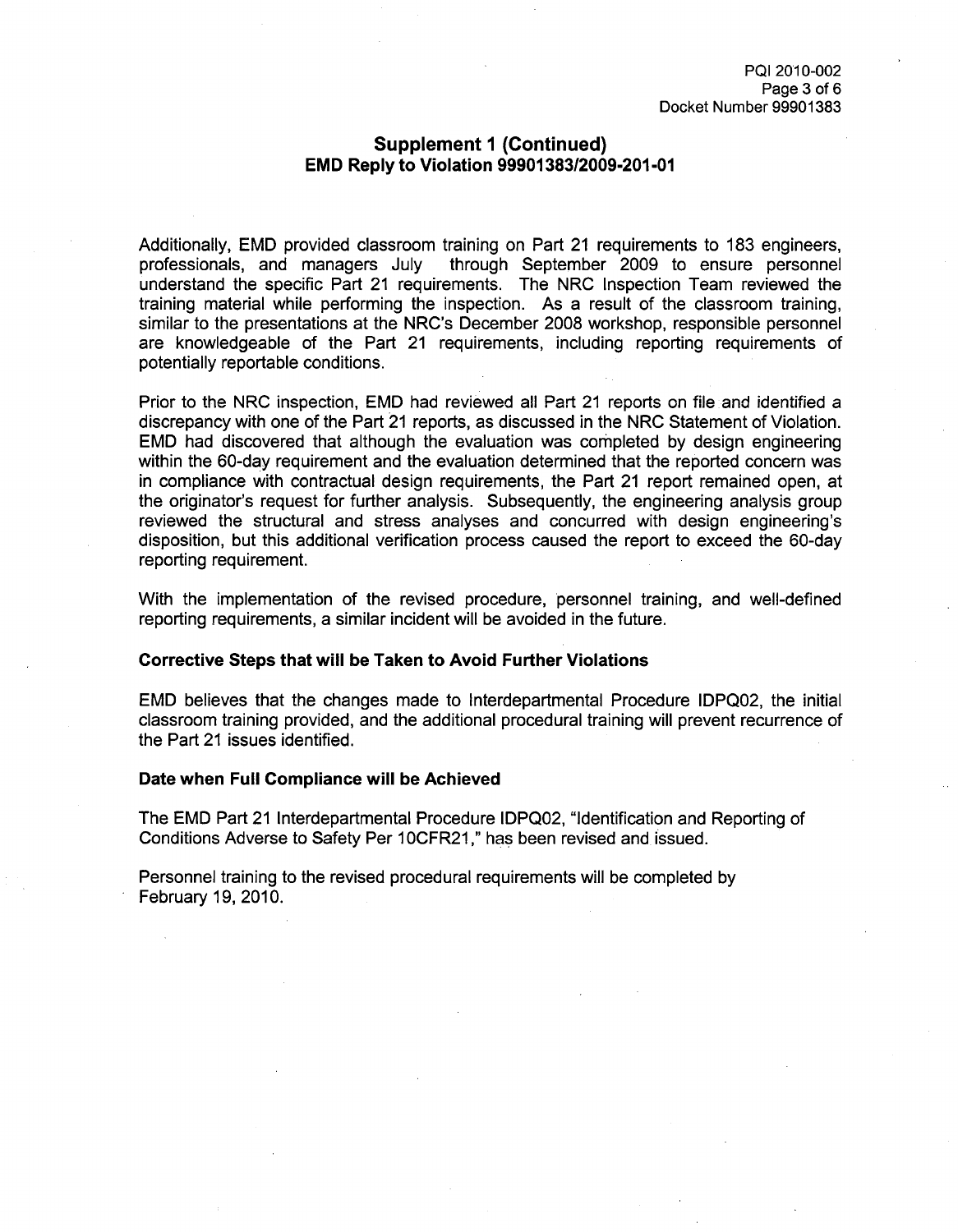# Supplement 2 EMD Reply to Nonconformance **99901383/2009-201-02**

## NRC Statement of Nonconformance

The Notice of Nonconformance states, in part, that CWFC-EMD Design Specification DS10031, "AP1000 Reactor Coolant Pump External Heat Exchanger Design Specification, Revision 0," did not include 1) the necessary references to the design bases (NCA-2140, Design Bases) as required by NCA-3252(a)(2) or 2) reference to other appropriate documents which specify any additional operating requirements (NCA-3252(a)(6) for the external heat exchanger design.

## Reason for the Noncompliance

While EMD agrees that we did not clearly make reference to supporting documents used as the design bases for Design Specification DS10031, "Reactor Coolant Pump External Heat Exchanger, Revision 0," we believe that the requirements for identifying references are not definitive within the ASME Code as discussed in our response below.

During the Nuclear Regulatory Commission's inspection of EMD's quality program, it was noted that Design Specification DS10031 did not clearly make reference to the design bases from the component's design specification, "AP1000 Reactor Coolant Pump Design Specification, Revision 1," APP-MP01-M2-001, and EMD internal analyses/calculation reports. The cause of this nonconformance was EMD's interpretation of the ASME Section III Code requirements in NCA-3252. The design bases, as specified in NCA-3252(a)(2), and discussed in NCA-2140, are required within the design specification. However, references to the design bases are not specified as required content in a design specification. The Code states that the design requirements must be included in the design specification and identify the loadings, combinations of loadings, and establish the appropriate Design, Service, and Test Limits for each component, which EMD correctly transferred to DS10031.

Additionally, NCA-3252(a)(6) was interpreted by EMD as being applicable only when "operability of a component is a requirement." As discussed in ASME Section III, Nonmandatory Appendix B, Paragraph B-2200, "operability" defines pumps and valves as performing an active mechanical motion to accomplish a system safety function or following a specific plant event. Nonmandatory Appendix B does not address heat exchangers. The external heat exchanger associated with the RCP as addressed in DS10031 does not perform an active mechanical motion, and as such, would be categorized as a passive component; no mechanical motion required for operability. As designed, the external heat exchanger is required to function as part of the pressure boundary, but is not relied upon for plant/system coast down flow, which is the safety function of the Reactor Coolant Pump.

# Corrective Steps that have been Taken and the Results Achieved

Design engineering reviewed "AP1000 Reactor Coolant Pump Design Specification, Revision 1," APP-MP01-M2-001, and EMD internal reports to ensure that the design bases' operating parameters were correctly translated into Design Specification DS10031 and all parameters were correctly translated.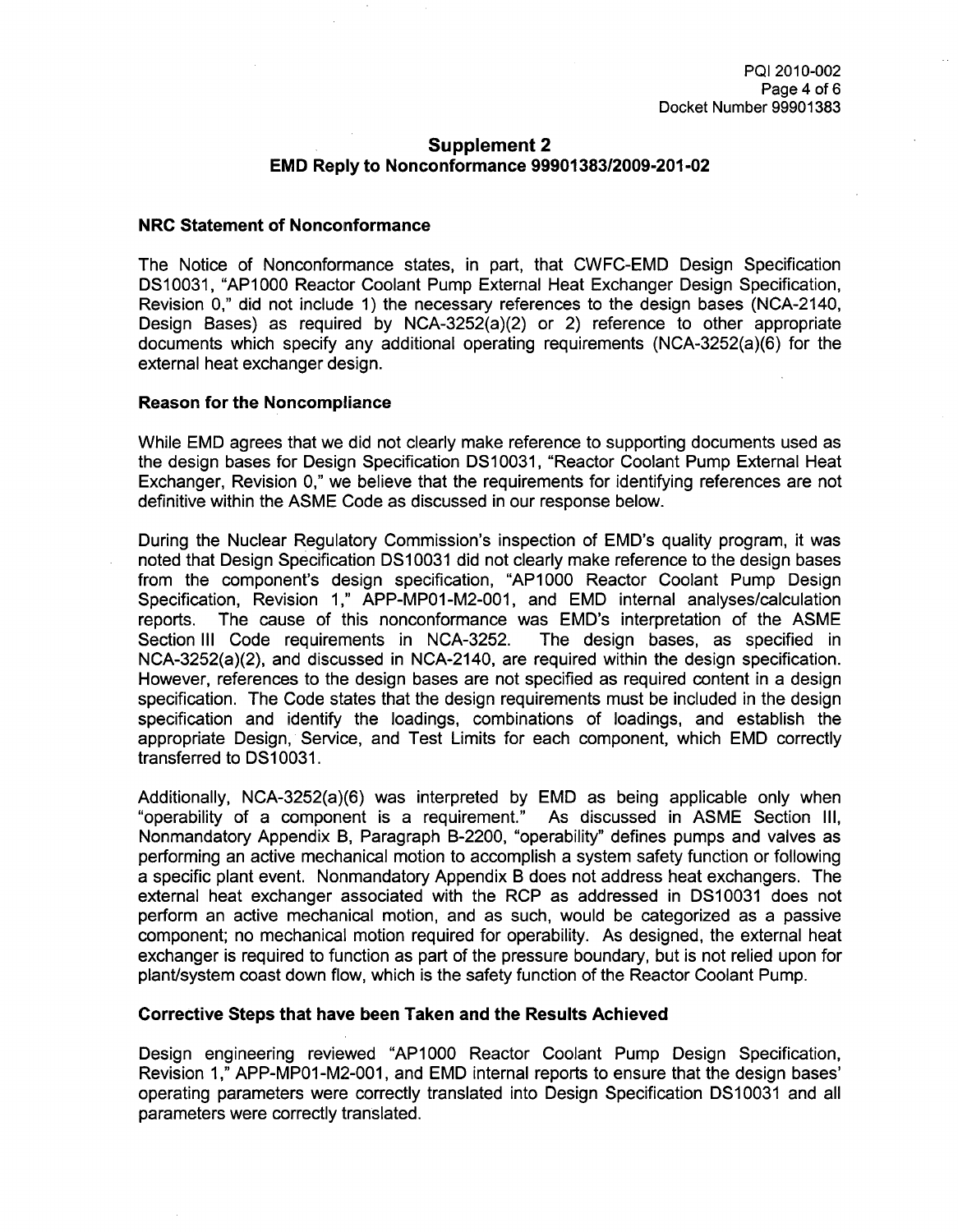# Supplement 2 (Continued) **EMD** Reply to Nonconformance **99901383/2009-201-02**

Additionally, design engineering held training meetings to discuss and familiarize personnel with the ASME Code requirements associated with Design Specification.

EMD initiated Corrective Action Request (CAR) 2009-00372 to internally address and track this issue to closure.

### Corrective Steps that will be Taken to Avoid Noncompliance

Design Specification DS10031 will be revised to add reference to the AP1000 Reactor Coolant Pump Design Specification and to applicable EMD analyses/calculation reports that will address the absence of references to design bases for the operating requirements. This will be performed prior to the post-test final design review of the AP1000 RCP. Additionally, EMD will add a statement that there are no operability requirements related to mechanical motions associated with the external heat exchanger, that is, the external heat exchanger is a passive component.

EMD will revise Interdepartmental Procedure IDPE21, "Design and Equipment Specifications," and the attachment, "Guide to Specification Contents for Commercial Nuclear Equipment," to state that references to design bases and operability requirements must be included in a design specification, and EMD will provide procedural training in accordance with the quality program.

### Date when Corrective Action will be Completed

Design Specification DS10031 will be revised to address the items discussed prior to posttest final design review scheduled for February 28, 2011.

Revision to Interdepartmental Procedure IDPE21 and the attachment will be completed by April 30, 2010.

Personnel training to the revised procedural requirements will be completed by May 28, 2010.